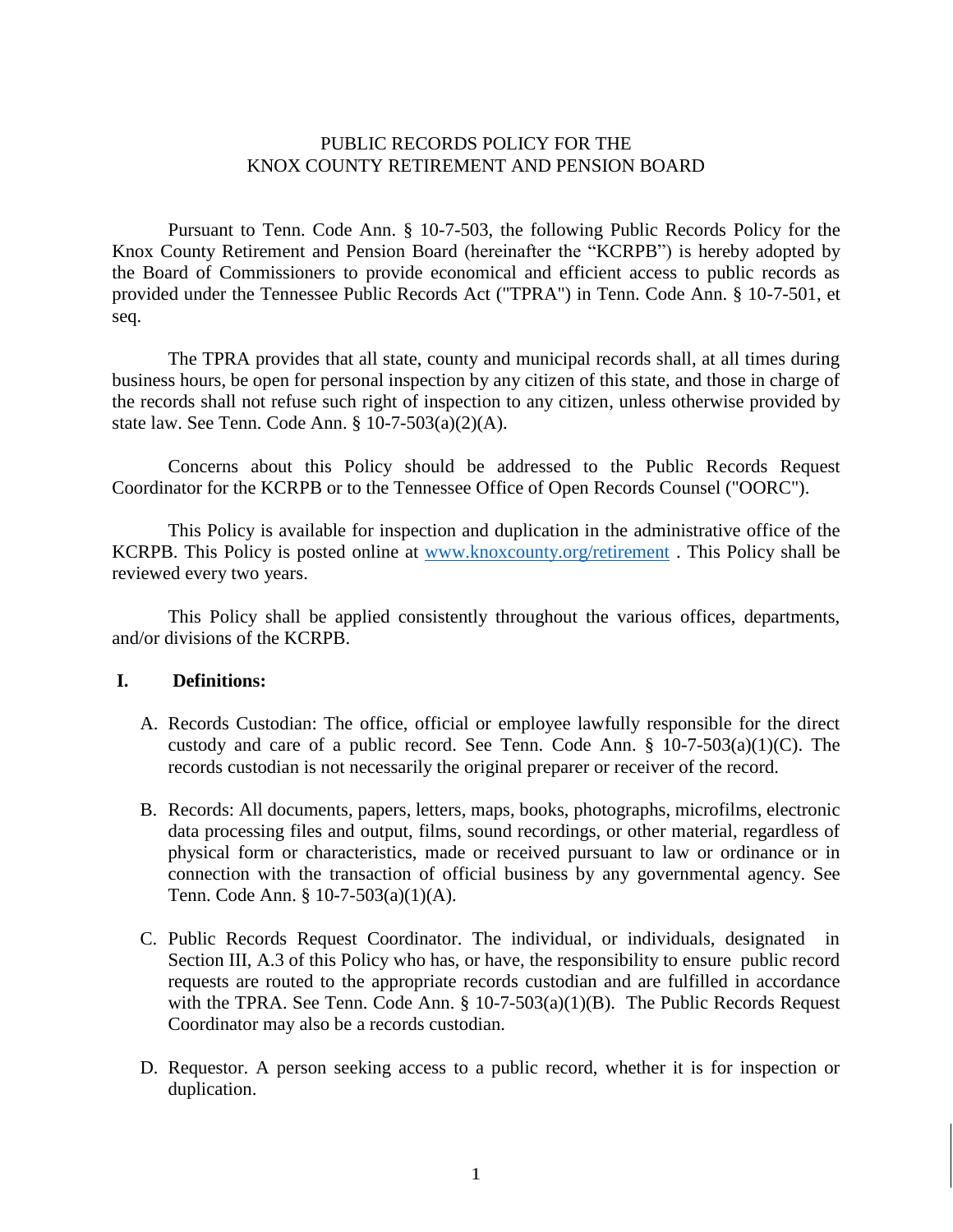### **II. Requesting Access to Public Records**

- A. Public record requests shall be made to the Public Records Request Coordinator ("PRRC") or his/her designee in order to ensure public record requests are routed to the appropriate records custodian and fulfilled in a timely manner.
- B. Requests for inspection may be made orally or in writing using the Public Records Request Form at 400 Main Street, Suite 371, Knoxville, Tennessee 37902 or by phone at 865-215-2323.
- C. Requests for copies, or requests for inspection and copies, shall be made in writing using the Public Records Request Form at 400 Main Street, Suite 371, Knoxville, Tennessee 37902.
- D. Proof of Tennessee citizenship by presentation of a valid Tennessee driver's license, or alternative acceptable form of ID acceptable to the records custodian, is required as a condition to inspect or receive copies of public records.

### **III. Responding to Public Records Requests**

- A. Public Record Request Coordinator
	- 1. The PRRC shall review public record requests and make an initial determination of the following:
		- a. If the requester provided evidence of Tennessee citizenship;
		- b. If the records requested are described with sufficient specificity to identify them; and
		- c. If the KCRPB is the custodian of the records.
	- 2. The PRRC shall acknowledge receipt of the request and take any of the following appropriate action(s):
		- a. Advise the requestor of this Policy and the elections made regarding:
			- i. Proof of Tennessee citizenship;
			- ii. Form(s) required for copies;
			- iii. Fees (and labor threshold and waivers, if applicable); and
			- iv. Aggregation of multiple or frequent requests.
		- b. If appropriate, deny the request in writing, using the Public Records Response Form, which is attached as Form B hereto, providing the appropriate ground such as one of the following:
			- i. The request was not sufficiently detailed to enable identification of the specific requested record(s). You need to provide additional information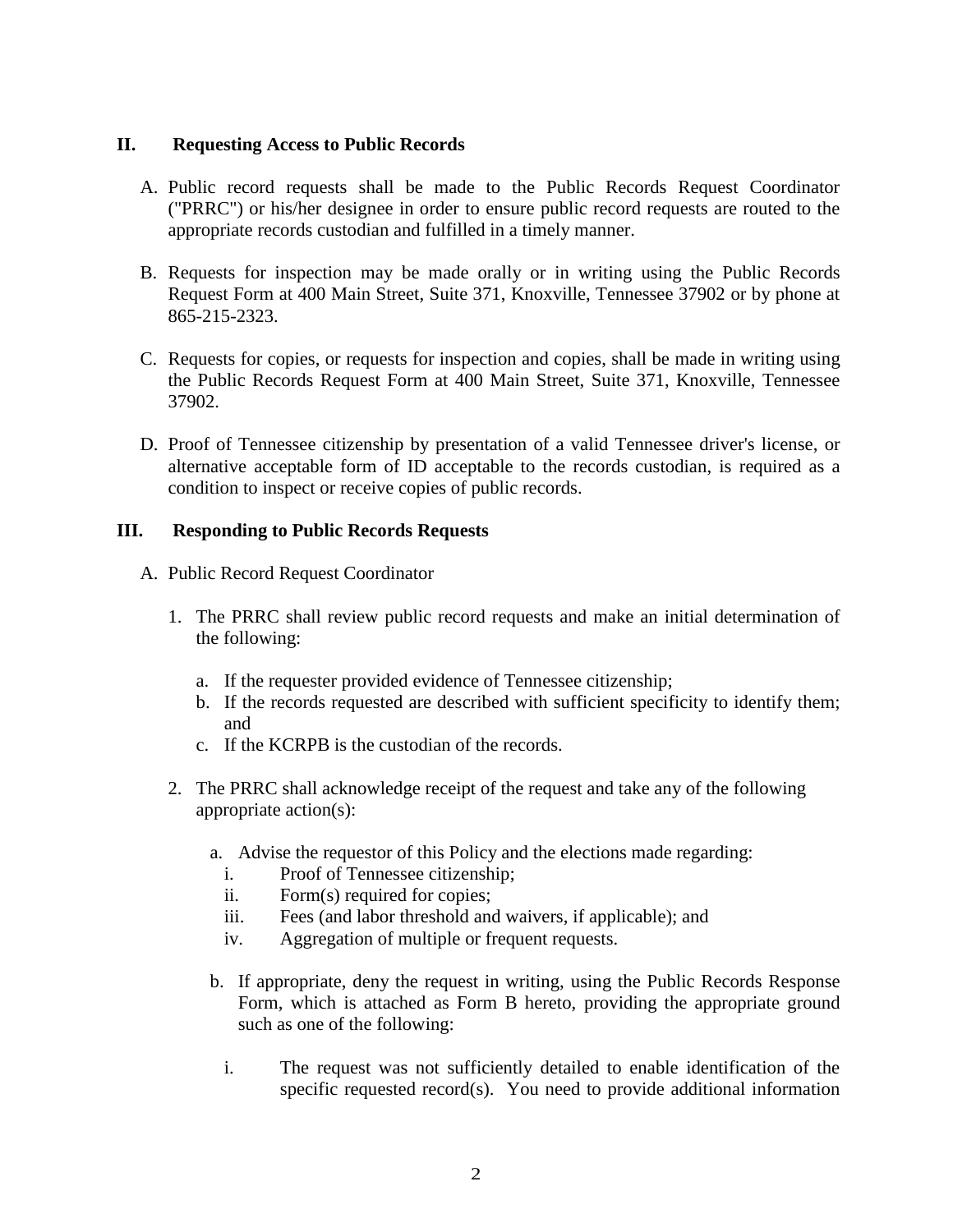to identify the requested records(s).

- ii. No such record(s) exists or this office does not maintain record(s) responsive to your request.
- iii. No proof of Tennessee citizenship was presented with your request. Your request will be reconsidered upon presentation of an adequate form of identification.
- iv. The requestor is not a Tennessee citizen.
- v. The requestor has not paid the estimated copying/production fees.
- vi. The following state, federal, or other applicable law prohibits disclosure of the requested records:
- c. Forward the records request to the appropriate records custodian in the KCRPB.
- 3. The designated  $PRRC(s)$  is(are):
	- a. Name or title: Executive Director or his or her designee
	- b. Contact information: 400 Main Street, Suite 371, Knoxville, Tennessee 37902, Phone: 865-215-2323, Fax: 865-215-2421.
- B. Records Custodian
- 1. Upon receiving a public records request, a records custodian shall promptly make requested public records available in accordance with Tenn. Code Ann. § 10-7-503. If the records custodian is uncertain that an applicable exemption applies, the custodian may consult with the PRRC, counsel, or the OORC.
- 2. If not practicable to promptly provide requested records because additional time is necessary to determine whether the requested records exist; to search for, retrieve, or otherwise gain access to records; to determine whether the records are open; to redact records; or for other similar reasons, then a records custodian shall, within seven (7) business days from the records custodian's receipt of the request, send the requestor a completed Public Records Request Response Form.
- 3. If a records custodian denies a public record request, he or she shall deny the request in writing as provided in Section III.A.2.b using the Public Records Request Response Form.
- 4. If a records custodian reasonably determines production of records should be segmented because the records request is for a large volume of records, or additional time is necessary to prepare the records for access, the records custodian shall use the Public Records Request Response Forms to notify the requester that production of the records will be in segments and that a records production schedule will be provided as expeditiously as practicable.
- 5. If a records custodian discovers records responsive to a records request were omitted, the records custodian should contact the requester concerning the omission and produce the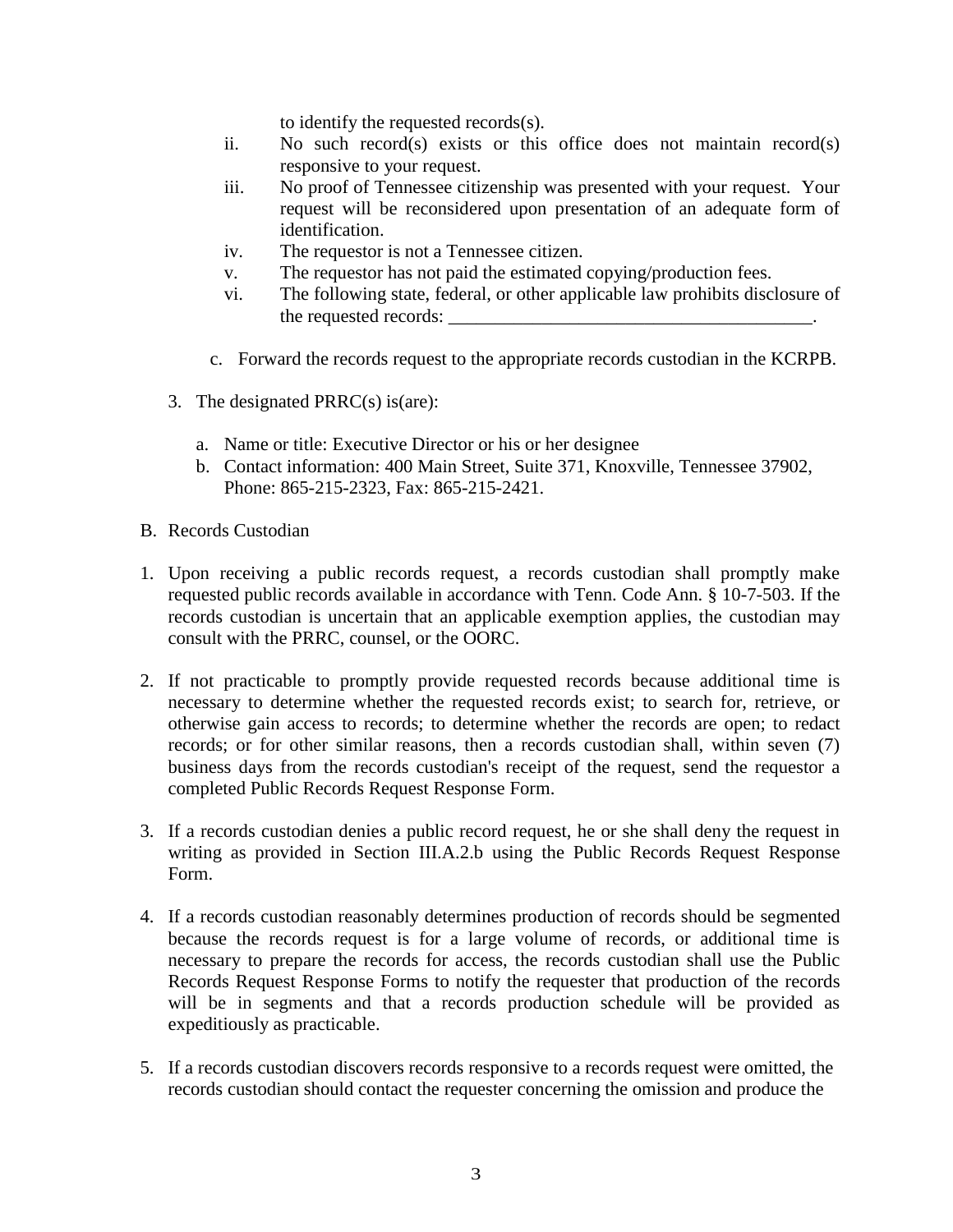records as quickly as practicable.

- C. Redaction
- 1. If a record contains confidential information or information that is not open for public inspection, the records custodian shall prepare a redacted copy prior to providing access. If questions arise concerning redaction, the records custodian should coordinate with counsel regarding review and redaction of record.
- 2. Whenever a redacted record is provided, a records custodian should provide the requester with the basis for redaction. The basis given for redaction shall be general in nature and not disclose confidential information.
- 3. If a request for copies is made, and a record must be copied or printed to effectively create a redacted record for production, the additional cost of each such printing or copying shall be included in the cost charged to the requestor at the per page cost listed below for copies of records, whether the record is ultimately produced electronically or in print.

## **IV. Inspection of Records**

There shall be no charge for inspection of open public records. The location for inspection of records within the offices of the KCRPB should be determined by either the PRRC or the records custodian.

## **V. Copies of Records**

- A. A records custodian shall promptly respond to a public record request for copies in the most economic and efficient manner practicable.
- B. Copies will be available for pickup at a location specified by the records custodian.
- C. Upon payment of all costs for the requested records, including postage if mailed, copies will be available for pick up at the administrative office of the KCRPB, delivered to the requester's home address by the United States Postal Service, electronically to the requestor's email address, or other means if requested and approved by the Records Custodian.
- D. A requester will NOT be allowed to make copies of records with personal equipment.

# **VI. Fees and Charges and Procedures for Billing and Payment**

A. Records custodians shall provide requestors with an itemized estimate of the charges using the Public Records Request Cost Estimate attached hereto as Exhibit C prior to producing copies of records and may require pre- payment of such charges before